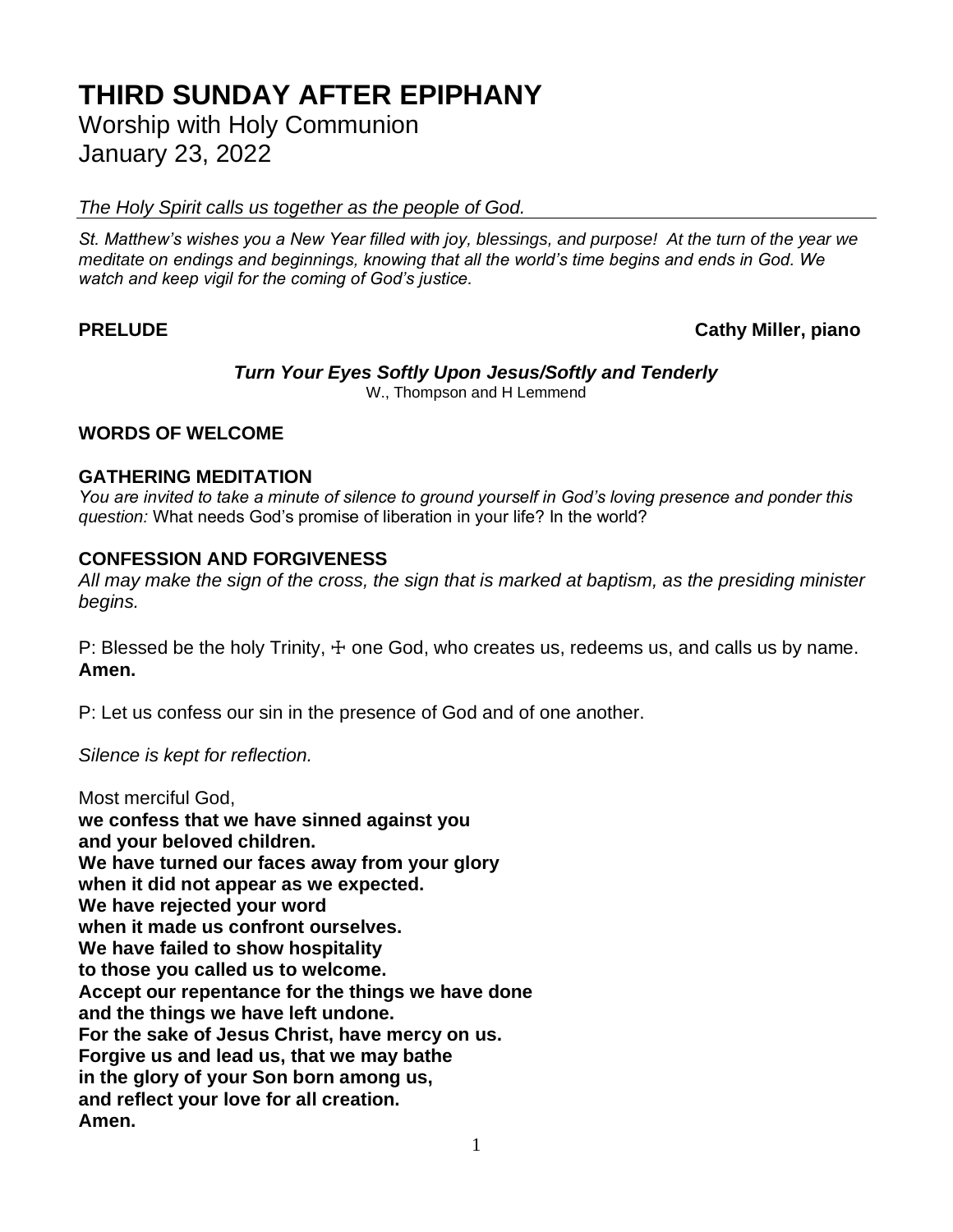P: Rejoice in this good news. In  $+$  Christ Jesus, our sins are forgiven. We are descendants of the Most High, adopted into the household of Christ, and inheritors of eternal life. Let us live as freed and forgiven children of God. **Amen.**

#### **GATHERING SONG ELW 523**

*Let Us Go Now to the Banquet* Refrain / Estribillo  $Va$  -  $mos$ dos al ban la  $to$  $\mathbb{Z}$ aue  $\mathbb{L}$ te.  $\overline{a}$ Let us the ban  $\sim$ the go now  $\mathbf{t}$ quet, to crea - ción; me - sa de la ca-da cual  $con$   $su$   $ta$   $$ bu feast of the u - ni - verse. The ta-ble's set and a place is re  $\overline{a}$ te tie-ne\_un pues - to  $y\mu$  -  $na$ mi sión. wait - ing; come, ev - 'ry - one, with your gifts to share.  $\bar{l}$  $no:$ Hoy me le  $van - to$   $mu$ tem pra  $\mathcal{V}a$  $me\_es$  - $\mathbf 1$  $\mathbf I$ will the  $1y$ ing; the com rise in ear morn - $\overline{c}$ God in vites all the poor and hun to the gry 3 May we build where all such a place  $a$  $\overline{a}$ mong **us** , pe - ra la  $co$  -  $mu$  -  $ni$  -  $dad$ ; voy  $su - bien - do a - le - gre$ la mu - ni - ty's wait - ing for me. With a spring in my step  $\Gamma$ m where the har - vest will not ban-quet of jus - tice and good he God has called us to work to peo-ple are e - qual in love. Refrain / Estribillo  $cues - ta$ , voy en  $bus$  -  $ca$ de  $tu_a - mis$ tad.  $\sim$ walk -  $ing$ with my friends and my fam  $-$  i  $1y.$ hoard - ed food. so that no one will lack for geth - er and to share  $ev - *ry* - thing$ we have.

#### **GREETING**

P: The grace of our Lord Jesus Christ, the love of God, and the communion of the Holy Spirit be with you all.

**C: And also with you.**

#### **HYMN OF PRAISE ELW 843, vs. 1**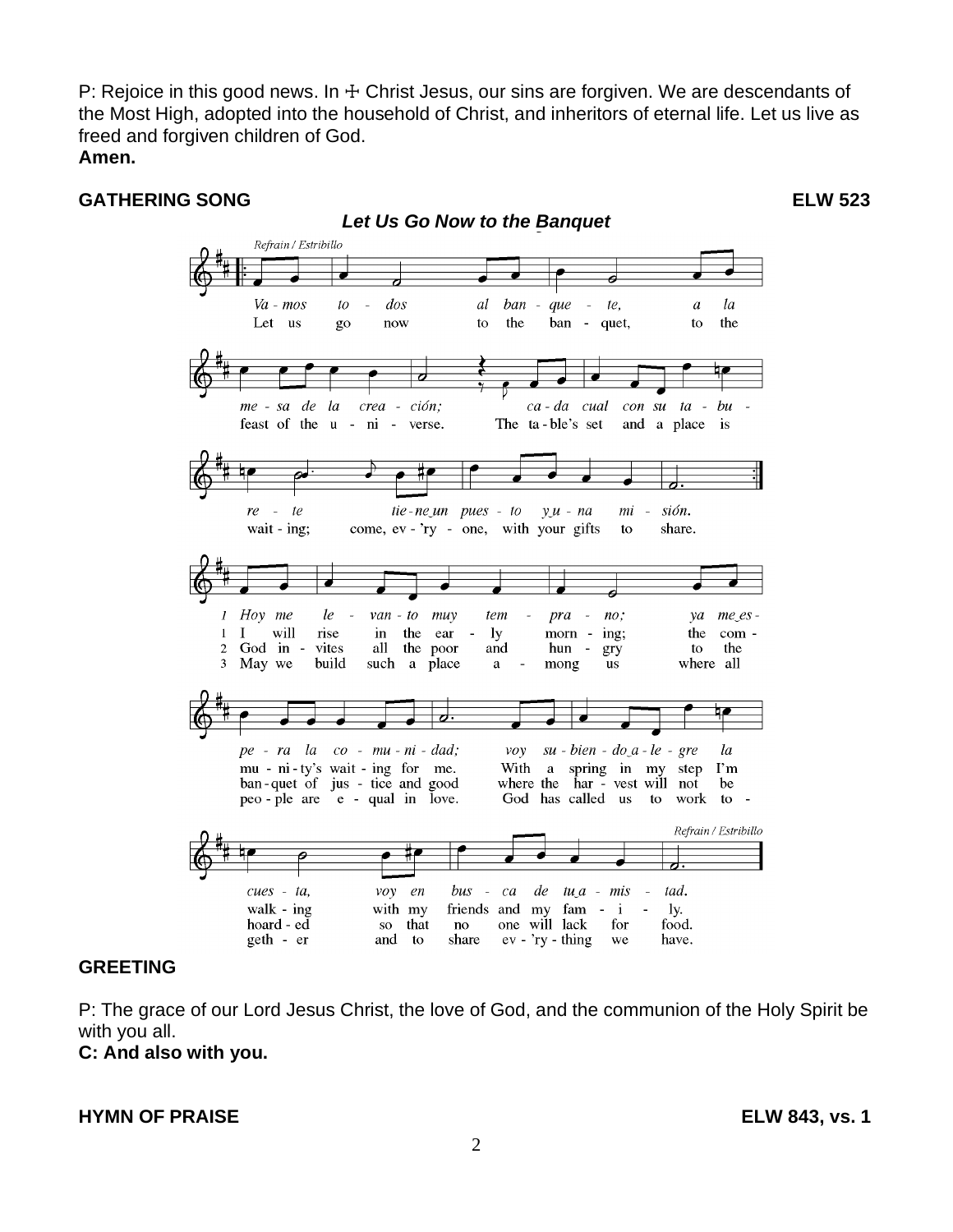#### *Praise the One Who Breaks the Darkness*

1 Praise the One who breaks the darkness with a liberating light; praise the One who frees the pris'ners, turning blindness into sight. Praise the One who preached the gospel, healing ev'ry dread disease, calming storms and feeding thousands with the very bread of peace.

#### **PRAYER OF THE DAY**

P: Blessed Lord God, you have caused the holy scriptures to be written for the nourishment of your people. Grant that we may hear them, read, mark, learn, and inwardly digest them, that, comforted by your promises, we may embrace and forever hold fast to the hope of eternal life, through your Son, Jesus Christ our Lord.

**C: Amen.**

## *WORD*

*God speaks to us in scripture reading, preaching, and song.*

### **FIRST READING Nehemiah 8:1-3, 5-6, 8-10**

 $1$ All the people [of Israel] gathered together into the square before the Water Gate. They told the scribe Ezra to bring the book of the law of Moses, which the LORD had given to Israel. <sup>2</sup>Accordingly, the priest Ezra brought the law before the assembly, both men and women and all who could hear with understanding. This was on the first day of the seventh month.  $3$ He read from it facing the square before the Water Gate from early morning until midday, in the presence of the men and the women and those who could understand; and the ears of all the people were attentive to the book of the law.  $5$ And Ezra opened the book in the sight of all the people, for he was standing above all the people; and when he opened it, all the people stood up.  $6$ Then Ezra blessed the LORD, the great God, and all the people answered, "Amen, Amen," lifting up their hands. Then they bowed their heads and worshiped the LORD with their faces to the ground.  $8$ So they read from the book, from the law of God, with interpretation. They gave the sense, so that the people understood the reading.  $9$ And Nehemiah, who was the governor, and Ezra the priest and scribe, and the Levites who taught the people said to all the people, "This day is holy to the LORD your God; do not mourn or weep." For all the people wept when they heard the words of the law.  $10$ Then he said to them, "Go your way, eat the fat and drink sweet wine and send portions of them to those for whom nothing is prepared, for this day is holy to our LORD; and do not be grieved, for the joy of the LORD is your strength."

L: Holy Wisdom. Holy Word.

**C: Thanks be to God.**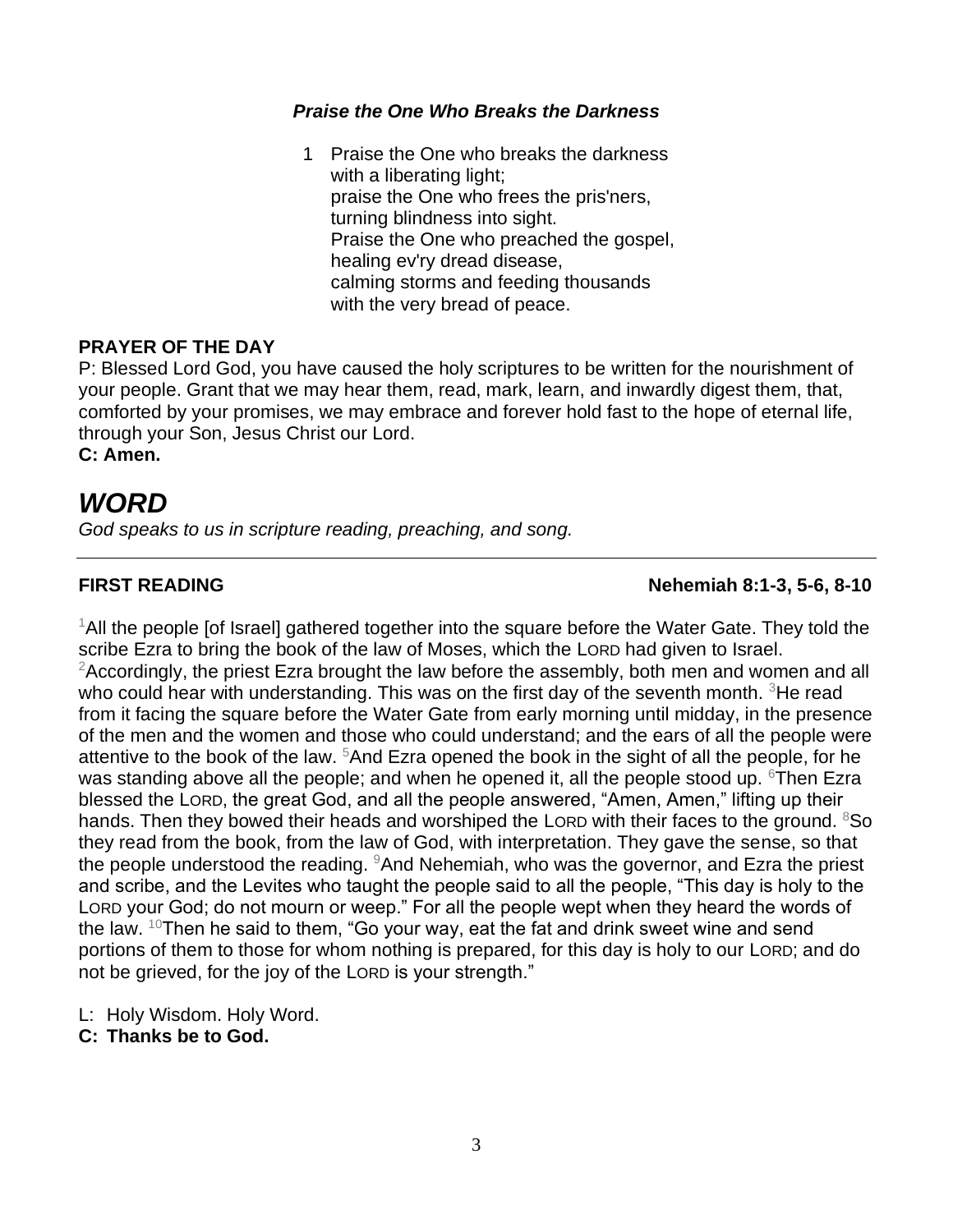#### **SECOND READING 1 Corinthians 12:12-31a**

 $12$ For just as the body is one and has many members, and all the members of the body, though many, are one body, so it is with Christ.  $^{13}$  For in the one Spirit we were all baptized into one body—Jews or Greeks, slaves or free—and we were all made to drink of one Spirit. <sup>14</sup>Indeed, the body does not consist of one member but of many.  $15$  If the foot would say, "Because I am not a hand, I do not belong to the body," that would not make it any less a part of the body.  $16$ And if the ear would say, "Because I am not an eye, I do not belong to the body," that would not make it any less a part of the body.  $17$  If the whole body were an eye, where would the hearing be? If the whole body were hearing, where would the sense of smell be?  $18$ But as it is, God arranged the members in the body, each one of them, as he chose.  $19$ If all were a single member, where would the body be?  $20\text{As}$  it is, there are many members, yet one body.  $21\text{The}$ eye cannot say to the hand, "I have no need of you," nor again the head to the feet, "I have no need of you."  $22$ On the contrary, the members of the body that seem to be weaker are indispensable,  $^{23}$  and those members of the body that we think less honorable we clothe with greater honor, and our less respectable members are treated with greater respect;  $24$  whereas our more respectable members do not need this. But God has so arranged the body, giving the greater honor to the inferior member,  $25$  that there may be no dissension within the body, but the members may have the same care for one another.  $26$ If one member suffers, all suffer together with it; if one member is honored, all rejoice together with it.  $27$ Now you are the body of Christ and individually members of it.  $^{28}$ And God has appointed in the church first apostles, second prophets, third teachers; then deeds of power, then gifts of healing, forms of assistance, forms of leadership, various kinds of tongues. <sup>29</sup>Are all apostles? Are all prophets? Are all teachers? Do all work miracles? <sup>30</sup>Do all possess gifts of healing? Do all speak in tongues? Do all interpret?  $31a$ But strive for the greater gifts.

L: Holy Wisdom. Holy Word. **C: Thanks be to God.**

#### **GOSPEL ACCLAMATION ELW 535**

#### *Hallelujah! We Sing Your Praises*

*Refrain*

Hallelujah! We sing your praises, all our hearts are filled with gladness. Hallelujah! We sing your praises, all our hearts are filled with gladness. *Repeat*

P: The holy gospel according to Luke, the  $4<sup>th</sup>$  Chapter. **C: Glory to you, O Lord.**

 $14$ Then Jesus, filled with the power of the Spirit, returned to Galilee, and a report about him spread through all the surrounding country.  $15$ He began to teach in their synagogues and was praised by everyone. <sup>16</sup>When he came to Nazareth, where he had been brought up, he went to the synagogue on the sabbath day, as was his custom. He stood up to read,  $17$  and the scroll of the prophet Isaiah was given to him. He unrolled the scroll and found the place where it was

**GOSPEL Luke 4:14-21**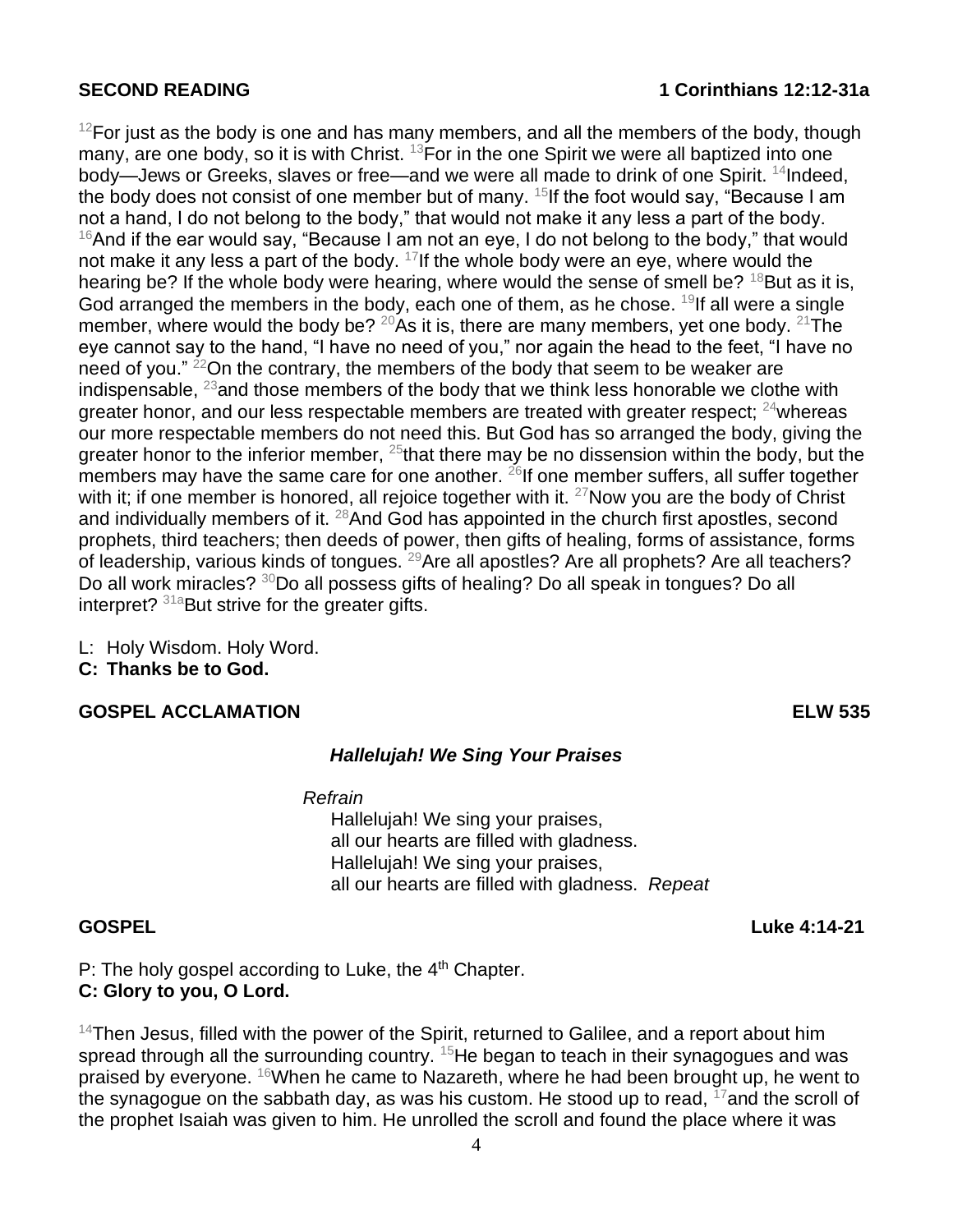written: <sup>18</sup> The Spirit of the Lord is upon me, because he has anointed me to bring good news to the poor. He has sent me to proclaim release to the captives and recovery of sight to the blind, to let the oppressed go free,  $19$  to proclaim the year of the Lord's favor."  $20$  And he rolled up the scroll, gave it back to the attendant, and sat down. The eyes of all in the synagogue were fixed on him. <sup>21</sup>Then he began to say to them, "Today this scripture has been fulfilled in your hearing."

P: The gospel of Jesus Christ. **C: Praise to you, O Christ.**

#### **HYMN OF THE DAY ELW 710, vs. 1+2**

#### **SERMON** Rev. Stephanie Jaeger



*Let Streams of Living Justice*

#### **PRAYERS OF INTERCESSION**

*Each prayer concludes with:* A: God in your mercy. **C: Receive our prayer.**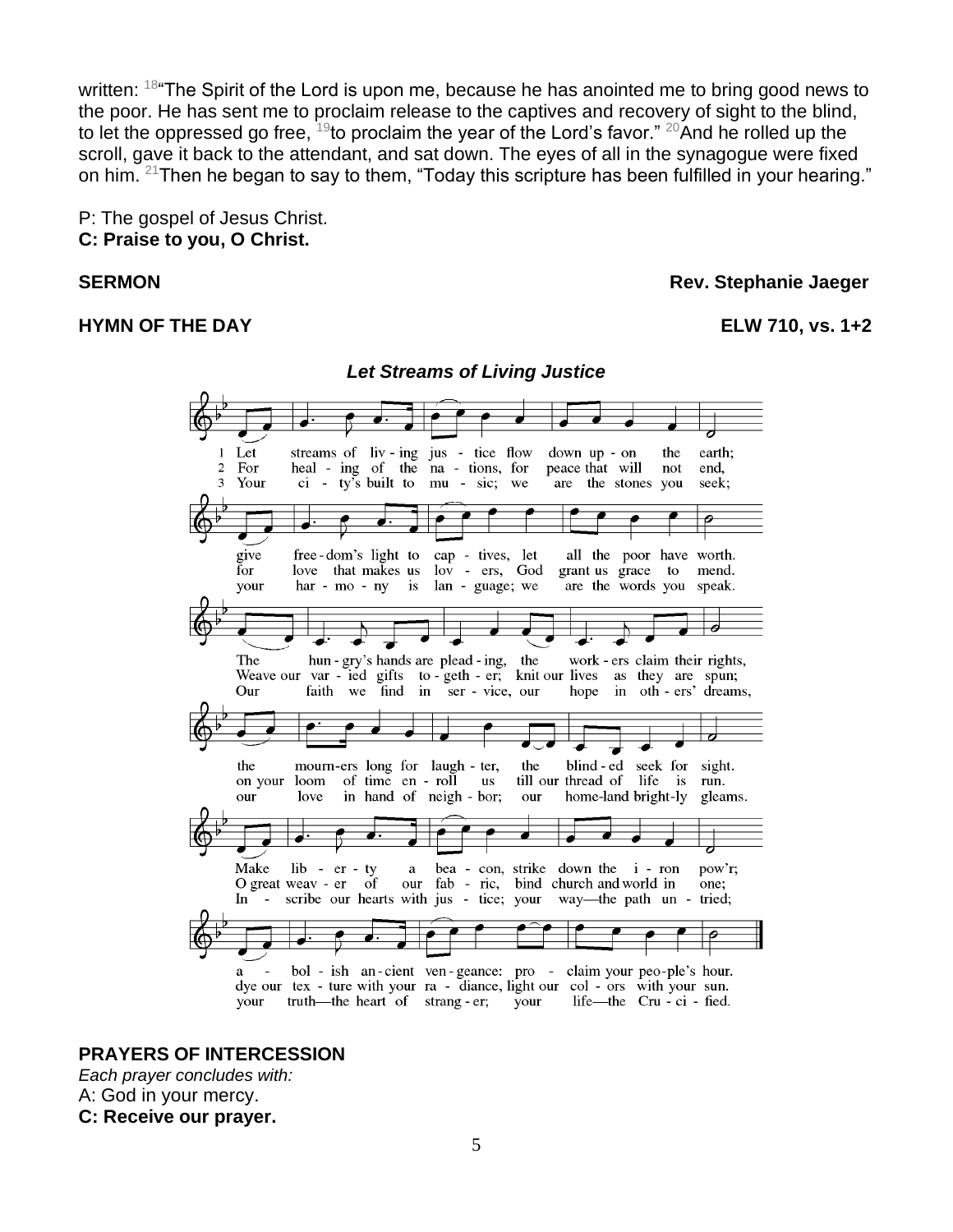#### **PEACE**

P: The peace of Christ be with you always.

**C: And also with you.**

#### **PARISH ANNOUNCEMENTS**

#### **OFFERTORY MUSIC Cathy Miller, piano**

*I want Jesus to Walk with Me* arr. by Mark Hayes

#### **OFFERING HYMN ELW 583, vs.2**

#### *Take My Life That I May Be*

*Refrain*

Take my life, that I may be consecrated, Lord, to thee; take my moments and my days; let them flow in ceaseless praise.

2 Take my silver and my gold, not a mite would I withhold; take my intellect and use ev'ry pow'r as thou shalt choose. *Refrain*

### **OFFERING PRAYER**

A: Blessed are you, O God, Sovereign of the universe. You offer us new beginnings and guide us on our journey. Lead us to your table, nourish us with this heavenly food, and prepare us to carry your love to a hungry world, in the name of Christ our light. **C: Amen**

## *MEAL*

*God feeds us with the presence of Jesus Christ.*

### **EUCHARISTIC PRAYER**

P: The Lord be with you.

**C: And also with you.**

P: Lift up your hearts.

### **C: We lift them to the Lord.**

P: Let us give thanks to the Lord our God.

### **C: It is right to give our thanks and praise.**

P: It is indeed right, our duty and our joy, that we should at all times and in all places give thanks and praise to you, almighty and merciful God, through our Savior Jesus Christ. By the leading of a star he was shown forth to all nations; in the waters of the Jordan you proclaimed him your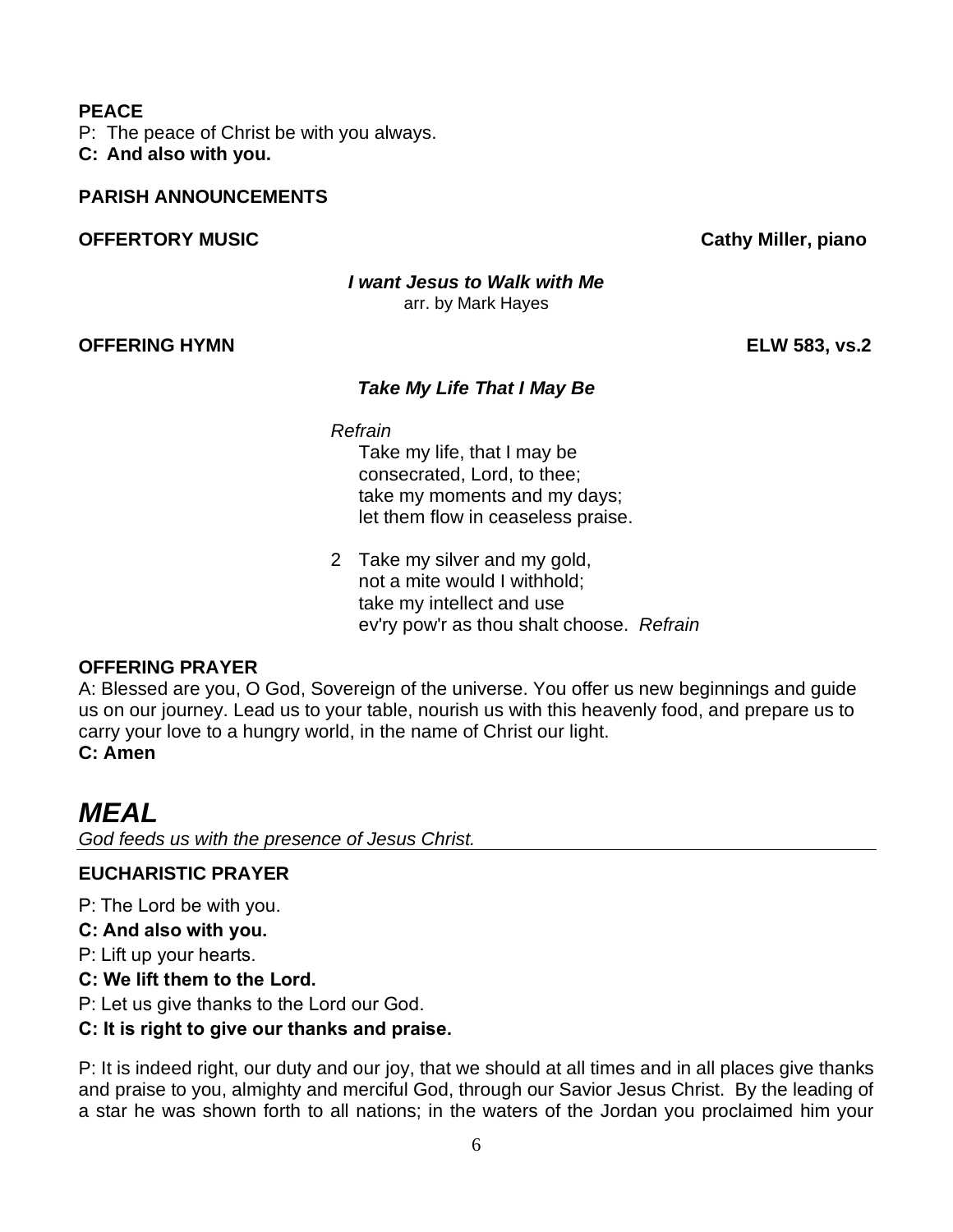beloved Son, and in the miracle of water turned to wine he revealed your glory. And so, with all the choirs of angels, with the church on earth and the hosts of heaven, we praise your name and join their unending hymn:

#### **Holy, Holy, Holy**

Holy, holy, holy Lord, God of power, God of might: heaven and earth are full of your glory. Hosanna in the highest. Blessed is he who comes in the name of the Lord. Hosanna in the highest. Hosanna in the highest.

#### **GREAT THANKSGIVING**

P: In the night in which he was betrayed, our Lord Jesus took bread, and gave thanks; broke it, and gave it to his disciples, saying: Take and eat; this is my body, given for you. Do this for the remembrance of me. Again, after supper, he took the cup, gave thanks, and gave it for all to drink, saying: This cup is the new covenant in my blood, shed for you and for all people for the forgiveness of sin. Do this for the remembrance of me. **C: Amen.**

P: Lord, remember us in your kingdom, and teach us to pray:

**C: Our Father in heaven, hallowed be your name, your kingdom come, your will be done, on earth as in heaven**. **Give us today our daily bread. Forgive us our sins as we forgive those who sin against us. Save us from the time of trial and deliver us from evil. For the kingdom, the power and the glory are yours, now and forever. Amen.**

### **INVITATION TO COMMUNION**

P: Come to God's table. There is a place for you and enough for all.

### **JESUS, LAMB OF GOD**

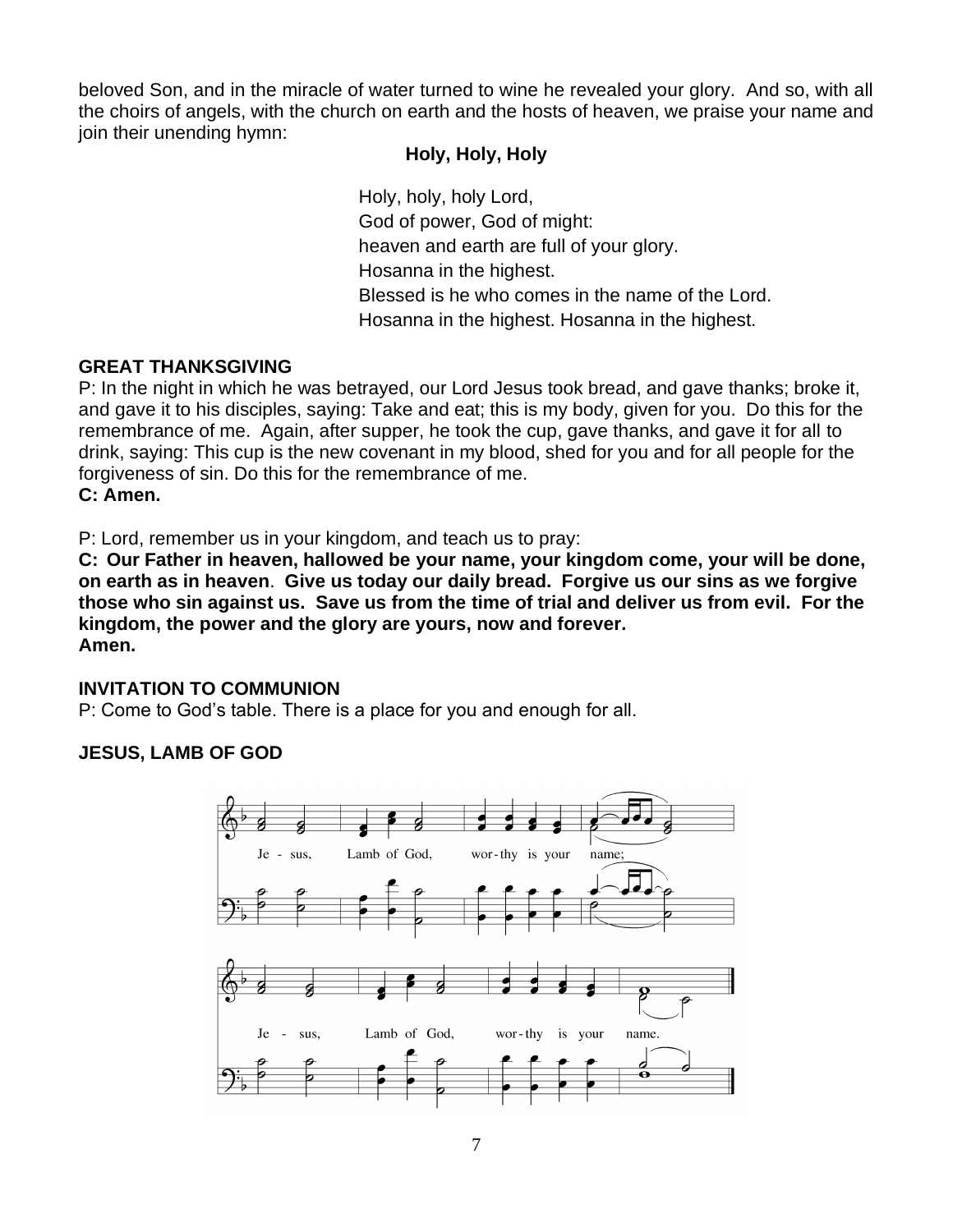#### Refrain ₹  $\overline{\mathcal{A}}$  $\overline{\mathbf{o}}$ one Lord of all; One bread, one bod-y, one cup of Ω bless-ing which we bless, though man-y and we.  $\mathbf o$ Ā  $\overline{\mathbf{o}}$ through-out the earth, we are one bod - y in this one Lord.  $\mathbf{o}$  $\overline{\mathbf{o}}$ Gen - tile free, Jew, ser - vant  $\mathbf{1}$ **or**  $\alpha$ r Man - y<br>Grain for the gifts,<br>the fields,  $\sqrt{2}$ man - y the works,  $\overline{\mathbf{3}}$ scat-tered and grown, Refrain  $\overline{\boldsymbol{c}}$ <u>d.</u>  $\overline{\mathbf{u}}$  $\overline{\mathbf{u}}$ wom-an man,  $\mathbf{n}$ o more. <sub>or</sub> the Lord of all. one in for all. gath-ered to one

#### *One Bread, One Body*

#### **PRAYER AFTER COMMUNION**

A: We give you thanks, gracious God, for we have feasted on the abundance of your house. Send us to bring good news and to proclaim your favor to all, strengthened with the richness of your grace in your Son, Jesus Christ.

**C: Amen.**

## *SENDING*

*God blesses us and sends us in mission to the world.*

#### **BLESSING**

P: May the God, who leads us in pathways of righteousness, who rejoices over us, and who calls us by name,  $+$  bless us going out and coming in, today and forever. **C: Amen.**

#### **SENDING SONG ELW 677**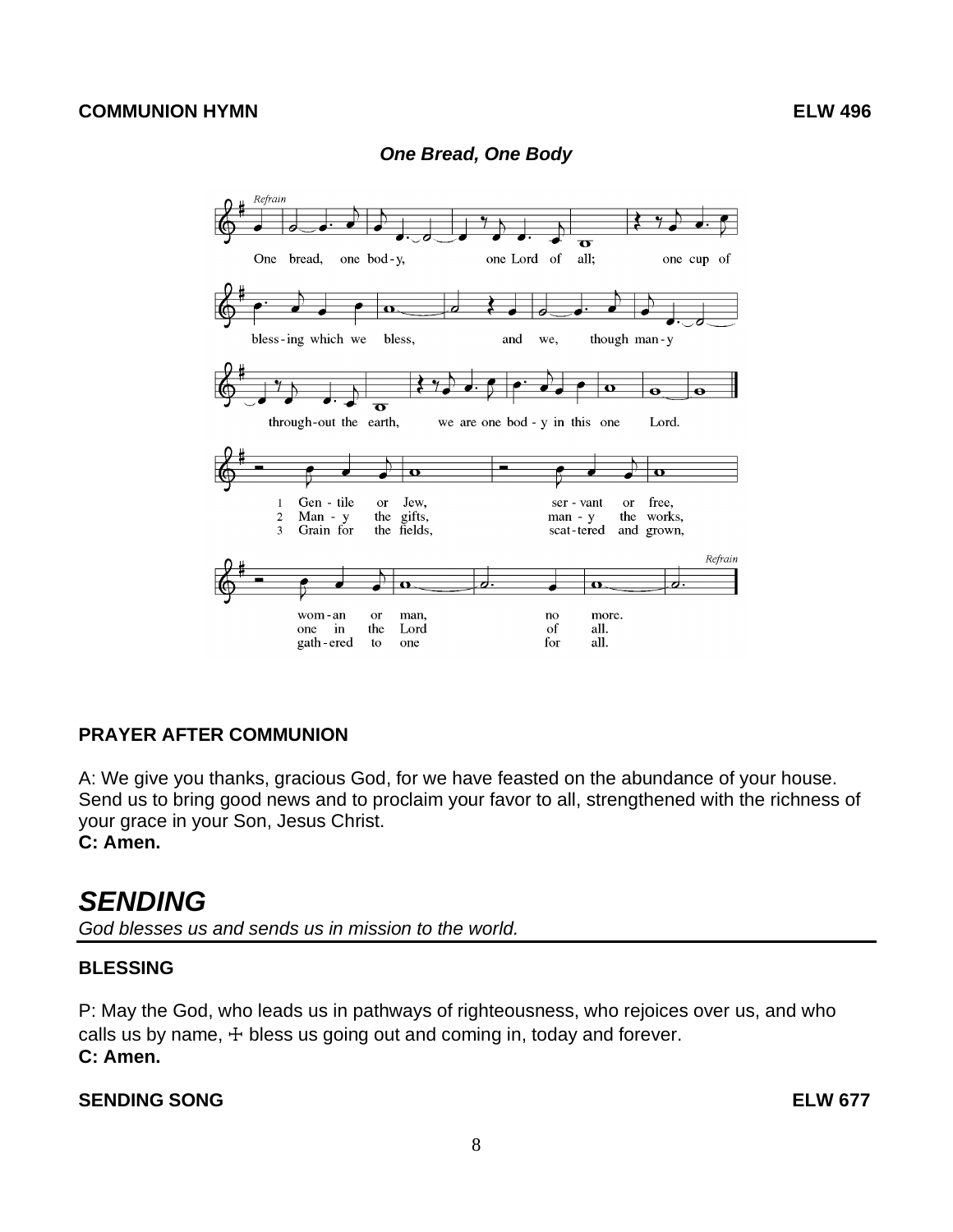### *This Little Light of Mine*

- 1 This little light of mine, I'm goin'-a let it shine; this little light of mine, I'm goin'-a let it shine; this little light of mine, I'm goin'-a let it shine, let it shine, let it shine, let it shine.
- 2 Ev'rywhere I go, I'm goin'-a let it shine; ev'rywhere I go, I'm goin'-a let it shine; ev'rywhere I go, I'm goin'-a let it shine, let it shine, let it shine, let it shine.
- 3 Jesus gave it to me, I'm goin'-a let it shine; Jesus gave it to me, I'm goin'-a let it shine; Jesus gave it to me, I'm goin'-a let it shine, let it shine, let it shine, let it shine.

#### **DISMISSAL**

A: Go with Christ into a weary world. Share the good news. **C: Thanks be to God.**

#### **POSTLUDE Cathy Miller, piano**

#### *Jazz suite #2* by G Austin

*St. Matthew's Lutheran Church—NoHo conducts and streams its worship services under the following licenses: Augsburg Fortress Liturgy Lic. SAS003983 One License Ltd. Podcast/Streaming Lic. M-400921 CCLI Copyright Lic. 20874279 CCLI Streaming Lic. 20874286*

#### **Worship Assistants: Technical Crew**

Piano/Organ: Cathy Miller Spencer Sowell

Assisting Minister & Song Leader: Melanie

Ronning

Lector: Travis Ramirez

Sacristan: Clayton Larson **PowerPoint** 

Usher: Clayton, Vols. **Peter & Denice** Peter & Denice

Acolyte: Juan Serna

Greeter: Mike C.

Levon Solakian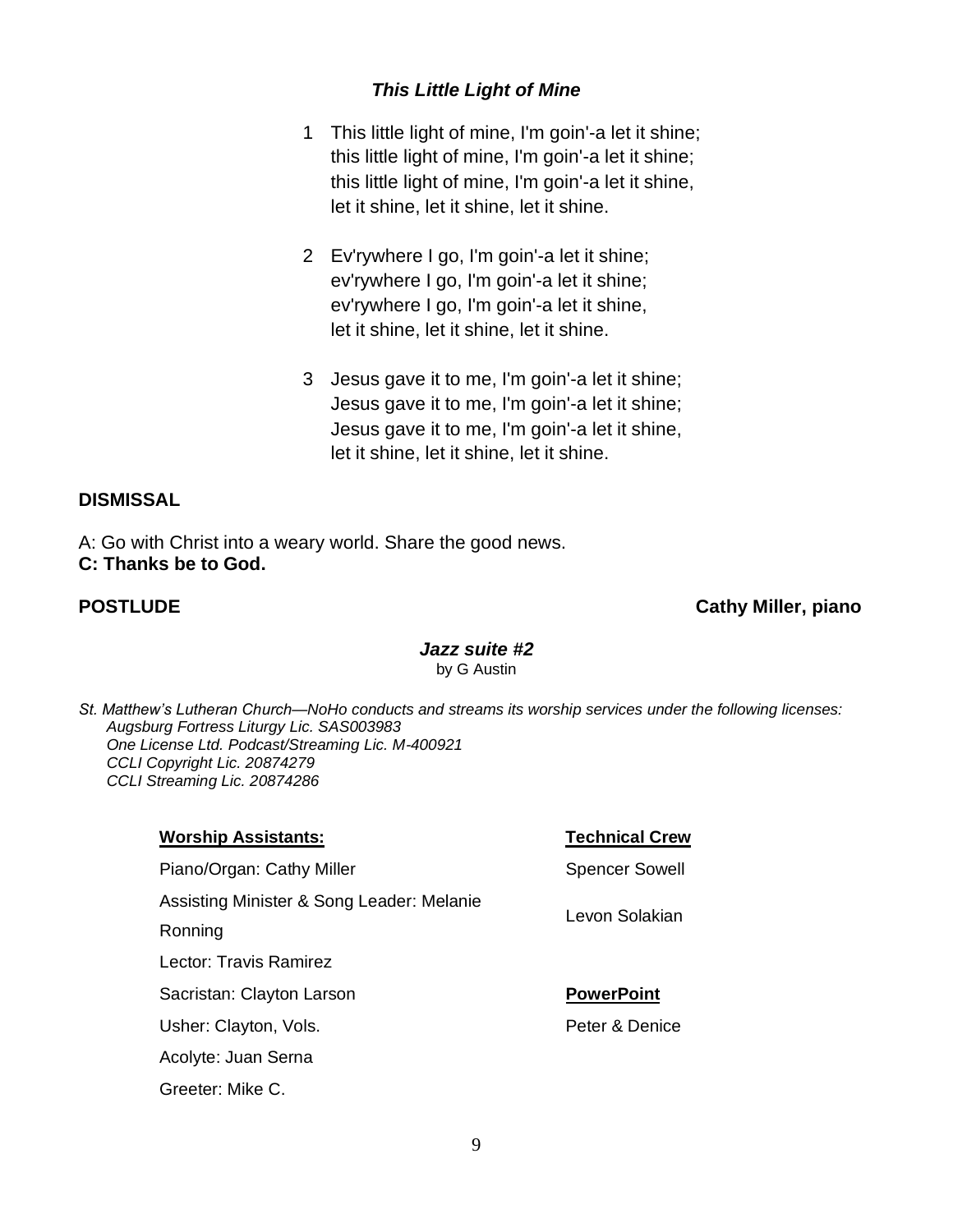ASL Interpreter: Mara Bassani-Santamaria **Breaking Bread Suspended**

**LAST WEEK'S ATTENDANCE:** Sunday, Jan 16: 53 people

#### **YTD OFFERINGS THROUGH JAN. 9:**

| Offering: Budgeted: \$ - | Actual: \$11,943.80 | Difference: - |
|--------------------------|---------------------|---------------|
|--------------------------|---------------------|---------------|

**PRAYER LIST:** Nancy, Novi Rae, Dominick, Ginger, Ann, Nilsa, Robert, Danae, Audrey, Mike, Charlotte, Myrna, Krystal, Dayvon, Eleni, Sink, Cathy, Milla, Mia, Gary, Ms. Kelly, Eric Heusinger and Family, Lindsay, Larry, Maggie, Julia and the Dewey Family, Lydia, Norma, Cathy, Ana, Cristal and Frankie.

**PREPARING FOR NEXT SUNDAY:** Jeremiah 1:4-10, 1 Corinthians 13:1-13, Luke 4:21-30

#### **ST. MATTHEW'S EVANGELICAL LUTHERAN CHURCH**

11031 Camarillo Street North Hollywood, CA 91602

**Office Hours:** Tuesday, Wednesday, and Thursday 10:00am-2:00pm

Other times are available by appointment.

[info@stmatthewsnoho.org](mailto:info@stmatthewsnoho.org) [leon@stmatthewsnoho.org](mailto:leon@stmatthewsnoho.org)

(818)762-2909 [www.stmatthewsnoho.org](http://www.stmatthewsnoho.org/)

## **ST. MATTHEW'S LUTHERAN CHURCH STAFF**

**Pastor: Stephanie Jaeger** Phone: [310.968.7038](tel:310.968.7038) Email: stephanie@stmatthewsnoho.org

**Deaf Ministry Co-Coordinators: Chris Luna:** chris@stmatthewsnoho.org 213.925.5615 **Vae Goeken:** vae@stmatthewsnoho.org, 818.568.3759

**Parish Administrator: Leon Steynsburg** Phone: 818.308.0463 Email: [leon@stmatthewsnoho.org](mailto:leon@stmatthewsnoho.org) **Organist & Pianist: Cathy Popovic** Email: cathypop@gmail.com

*St. Matthew's Lutheran Church celebrates God's grace through Christ,* embraces diversity, and empowers people to discover and develop their spiritual gifts to serve as agents of healing *and change.*

## **ANNOUNCEMENTS**

#### **FREE COVID TESTING AT ST. MATT'S ON MONDAYS and WEDNESDAYS. 10AM – 4PM. TESTNG WILL CONTINUE THROUGH JANUARY 2022.**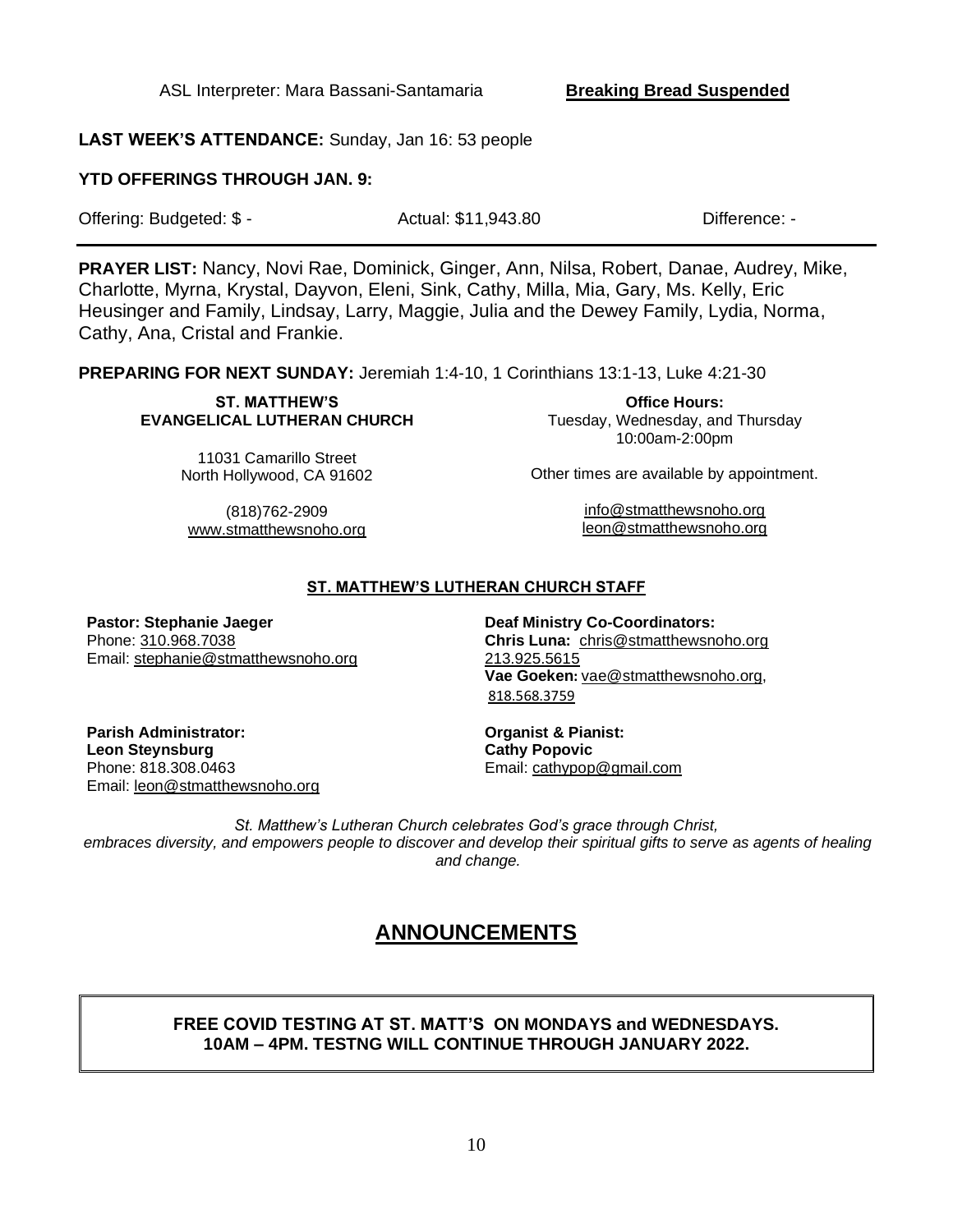**PLEDGE YOUR SUPPORT FOR ST. MATT'S IN 2022. Please submit your pledges for the new year's ministries either online at stmatthewsnoho.org/pledge2022, or use forms available in the narthex. You are encouraged to set up an online monthly donation at stmatthewsnoho.org/donatenow.**

#### **ANNUAL MEETING SUNDAY, JAN. 30 IMMEDIATELY AFTER WORSHIP**

Mark your calendars! We will be holding our annual congregational meeting Sunday, January 30, immediately following worship. **Ministry Leaders and Staff: please submit your reports for the annual report to the church office in an email to:** [leon@stmatthewsnoho.org.](mailto:leon@stmatthewsnoho.org) Very last day to submit:TODAY!

#### **SING TO THE LORD A SONG**

There are many wonderful voices and musical talents in our congregation! You are ALL urged to share your musical gifts in two ways. JOIN IN WITH THE CHOIR or PROVIDE SPECIAL MUSIC. Contact our amazing choir director/pianist/organist Cathy Miller: cathy@stmatthewsnoho.org

#### **CAN YOU HELP WITH BREAKING BREAD?**

We are currently offering hospitality in the narthex before and after worship. Could you help? We need volunteers willing to sign up to do the following: purchase and bring a treat (i.e., muffins, a selection of cookies, danishes etc.), arrive early around 9:30am to set up table, coffee, water and pre-plate the treats; greet people who come to breaking bread; and clean up the hospitality around 12:15pm. Please text or email [leon@stmatthewsnoho.org](mailto:leon@stmatthewsnoho.org) and tell him what day you are willing to serve. Thank you!

#### **BE PART OF OUR WORSHIP TEAM!**

In order to lead and live-stream our worship services we need volunteer song leaders, assistants and technical support to join Pr. Stephanie in leading worship, Cathy in providing musical offerings, and Leon and Clay Steely-Boehlke in coordinating the tech side of broadcasting. Sign up in the narthex or contact Pr. Stephanie by cell/text at 310.968.7038 or by email at [stephanie@stmatthewsnoho.org,](mailto:stephanie@stmatthewsnoho.org) and let her know what role(s) you might be willing to play: assisting minister, singer/musician, reader, run slides on screen, assist with videotaping and sound.

#### **HAVE SOME TIME TO HELP WITH OUR DROP-IN PROGRAMS? VOLUNTEERS NEEDED!**

Please consider helping out at our amazing drop-in programs for people experiencing homelessness. We could especially use some extra help on Fridays to help with our clothing distribution and meal service. Wondering what it is like? You can ask members like Erwin David, Don Rosenkjar, Lillian Parker, Art Figueroa and Melanie Ronning about how meaningful the work is. Contact Pr. Stephanie for info or to sign up: [stephanie@stmatthewsnoho.org](mailto:stephanie@stmatthewsnoho.org)  310.968.7038.

## **WHAT'S HAPPENING @ ST. MATTHEW'S--NOHO**

### **ALL-CONGREGATION CHOIR SUNDAY: Transfiguration / Mardi Gras (Feb. 27)**

Calling anyone who can hold a tune (and even those who can't but still sing)! Get ready for our first "all-congregation choir Sunday" where all are invited to "join the choir" for a Sunday (a few